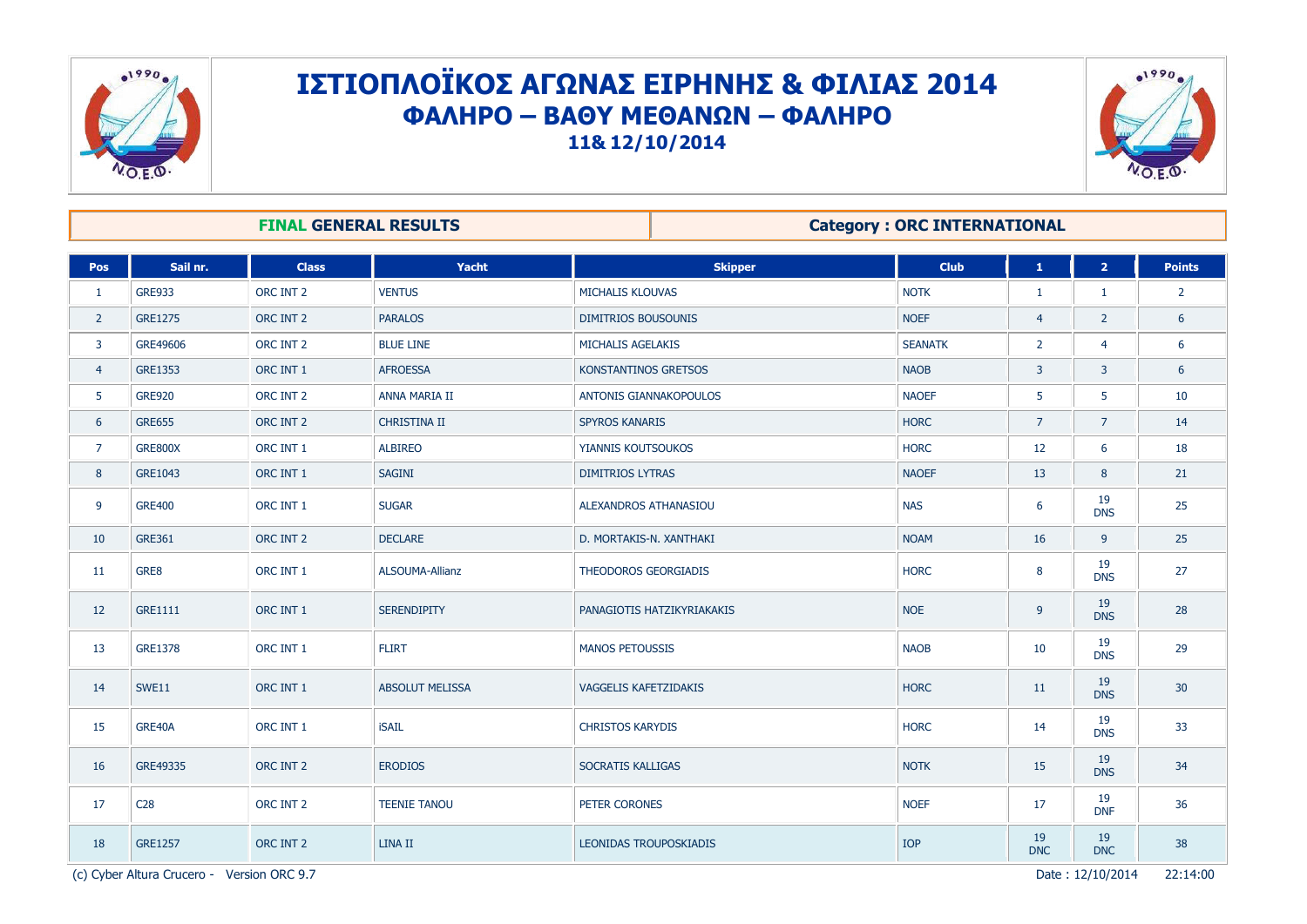

## ΙΣΤΙΟΠΛΟΪΚΟΣ ΑΓΩΝΑΣ ΕΙΡΗΝΗΣ & ΦΙΛΙΑΣ 2014 **ΦΑΛΗΡΟ – ΒΑΘΤ ΜΕΘΑΝΩΝ – ΦΑΛΗΡΟ 11& 12/10/2014**



**FINAL GENERAL RESULTS Class : ORC INT 1** 

| Pos                                                               | Sail nr.       | <b>Class</b> | <b>Yacht</b>           | <b>Skipper</b>             | <b>Club</b>  | $\mathbf{1}$   | $\overline{2}$   | <b>Points</b>  |
|-------------------------------------------------------------------|----------------|--------------|------------------------|----------------------------|--------------|----------------|------------------|----------------|
| 1                                                                 | <b>GRE1353</b> | ORC INT 1    | <b>AFROESSA</b>        | KONSTANTINOS GRETSOS       | <b>NAOB</b>  |                | 1                | $\overline{2}$ |
| $\overline{2}$                                                    | GRE800X        | ORC INT 1    | <b>ALBIREO</b>         | YIANNIS KOUTSOUKOS         | <b>HORC</b>  | $\overline{7}$ | $\overline{2}$   | 9              |
| 3                                                                 | GRE1043        | ORC INT 1    | <b>SAGINI</b>          | <b>DIMITRIOS LYTRAS</b>    | <b>NAOEF</b> | 8              | 3                | 11             |
| $\overline{4}$                                                    | <b>GRE400</b>  | ORC INT 1    | <b>SUGAR</b>           | ALEXANDROS ATHANASIOU      | <b>NAS</b>   | $\overline{2}$ | 10<br><b>DNS</b> | 12             |
| 5                                                                 | GRE8           | ORC INT 1    | ALSOUMA-Allianz        | THEODOROS GEORGIADIS       | <b>HORC</b>  | 3              | 10<br><b>DNS</b> | 13             |
| 6                                                                 | <b>GRE1111</b> | ORC INT 1    | <b>SERENDIPITY</b>     | PANAGIOTIS HATZIKYRIAKAKIS | <b>NOE</b>   | $\overline{4}$ | 10<br><b>DNS</b> | 14             |
| $\overline{7}$                                                    | <b>GRE1378</b> | ORC INT 1    | <b>FLIRT</b>           | <b>MANOS PETOUSSIS</b>     | <b>NAOB</b>  | 5              | 10<br><b>DNS</b> | 15             |
| 8                                                                 | SWE11          | ORC INT 1    | <b>ABSOLUT MELISSA</b> | VAGGELIS KAFETZIDAKIS      | <b>HORC</b>  | 6              | 10<br><b>DNS</b> | 16             |
| 9                                                                 | GRE40A         | ORC INT 1    | <b>iSAIL</b>           | <b>CHRISTOS KARYDIS</b>    | <b>HORC</b>  | 9              | 10<br><b>DNS</b> | 19             |
| Date: 12/10/2014<br>(c) Cyber Altura Crucero -<br>Version ORC 9.7 |                |              |                        |                            |              |                | 22:14:17         |                |